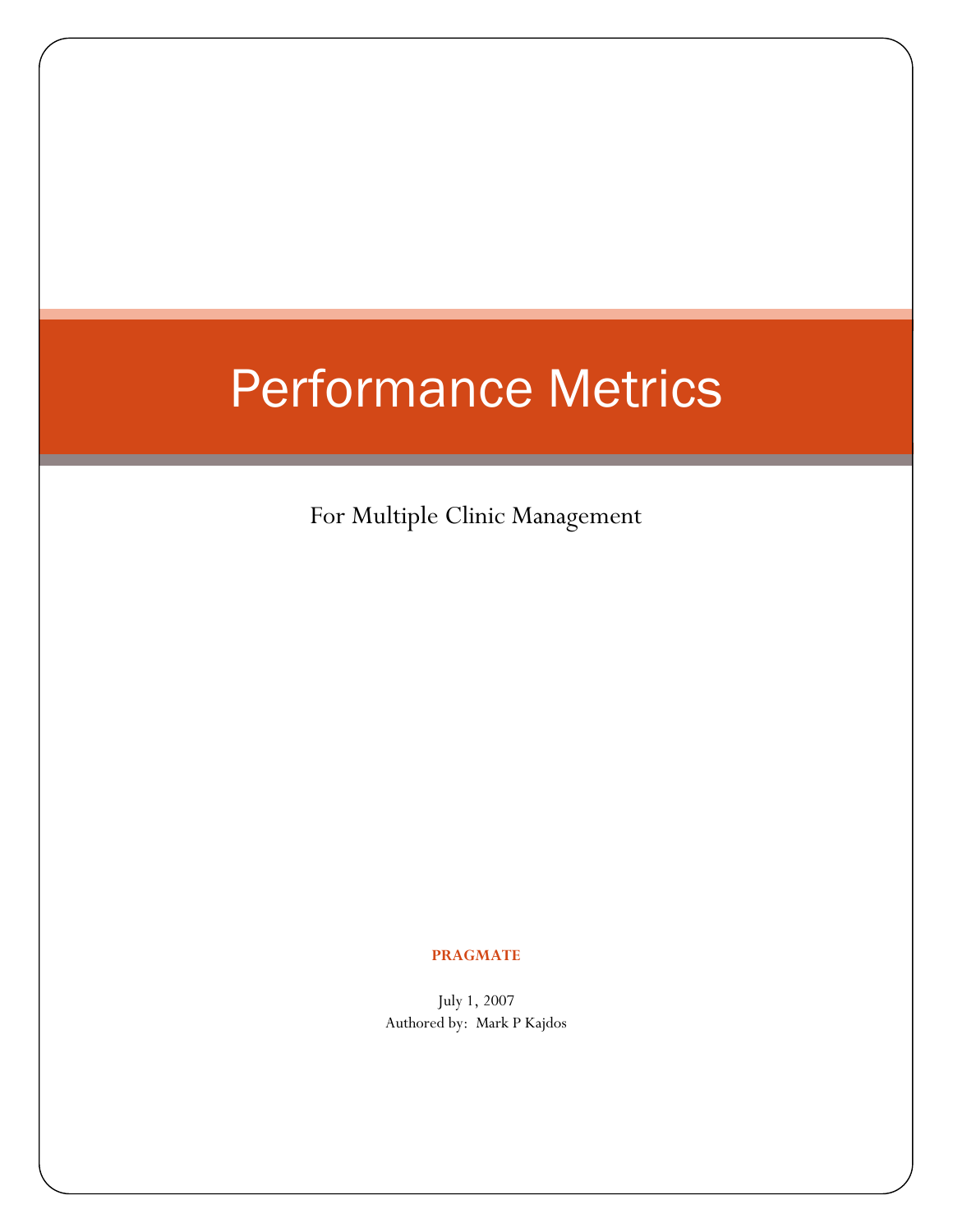

## Performance Metrics

### For Multiple Clinic Management

### Introduction

Convenient Care Clinics or Retail Clinics represent a quickly expanding venue of health care delivery. The clinics are located where the patients are – in retail locations. No appointment is needed and the clinics offer a set of health care services that keep the average visit time within 15 to 20 minutes. The number of the Convenient Care Clinics is expanding rapidly from hundreds at the end of 2006 to thousands projected by the end of 2008.

While the business model is simple, the retail care is a low margin business that relies on volume for profit. As operators open more clinics, the need for careful management will become ever more important. Given the large number of visits required, any inefficiency has manifold impact making even a small inefficiency significant. This means that detailed up-to-date knowledge of key operational metrics is the key to success.

The managers of multiple clinics need access to an easy-to-use tool that is specific to the industry and designed for ease of use, such as PE-1 (Performance and Efficiency) at [www.pragmate.com.](http://www.pragmate.com/)

*Remember: in order to manage something, you need to be able to measure it first.*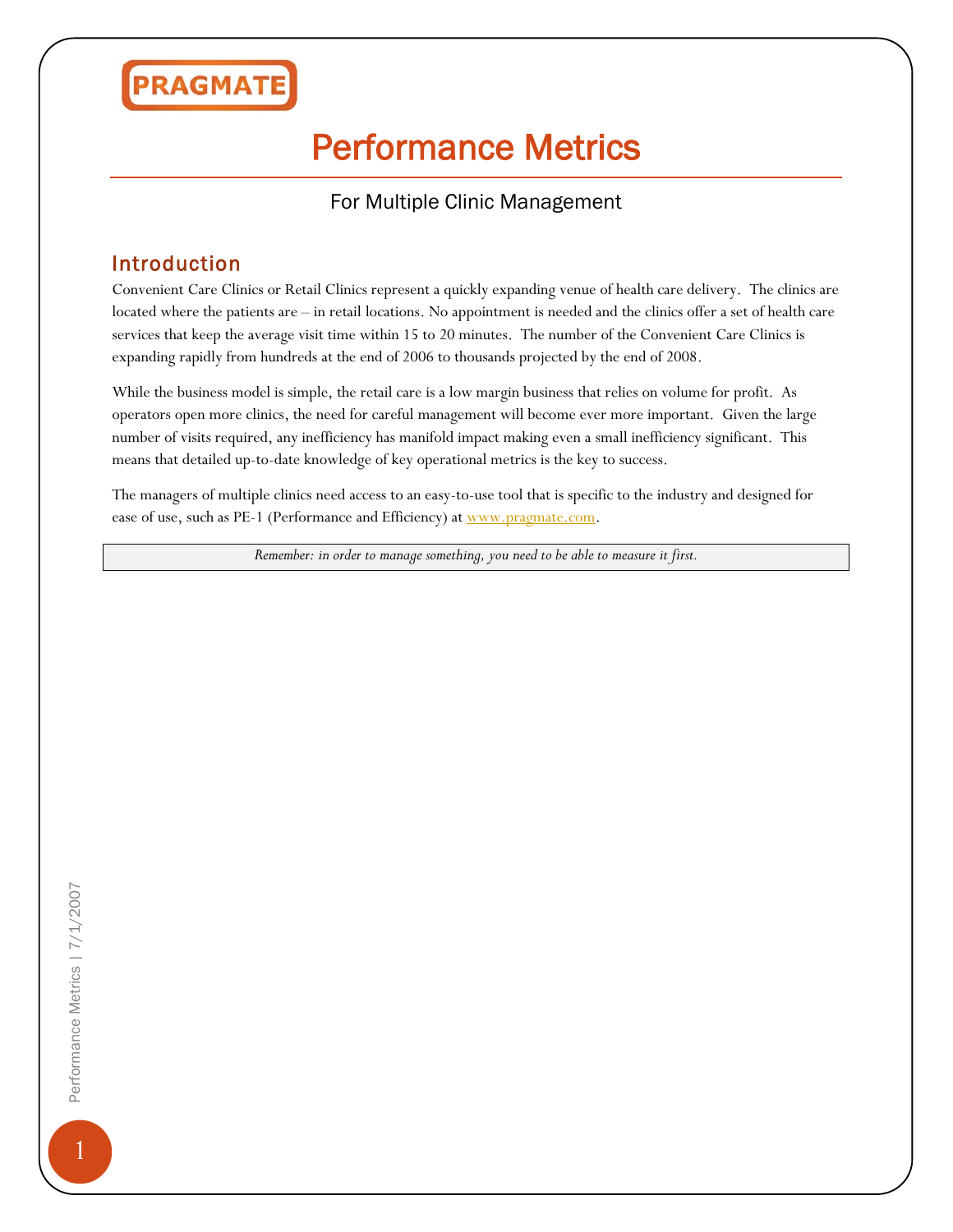### Background

Majority of businesses already use software to process their transactions. The transaction software generates a lot of detailed data about the operation. While most of the business systems include reports, they focus mostly on the transactional aspects of the operation, and may not include the critical metrics necessary to measure operation efficiency.

The shortcomings in "legacy" reporting gave rise to a whole new class of software products - the Business Intelligence (BI) products. These applications provide the presentation of summary data in a user defined format by summarizing the information from the transaction detail.

For large businesses, BI is typically separate from the production systems. Not only does the contention for database resources between production and BI software cause performance problems, but it can also join information from multiple production systems making its independence necessary. Typically, the BI system operates within the scope of the enterprise Data Warehouse. The purpose of a Data Warehouse is to gather the information about all aspects of the enterprise into one, easy to access, information source. The goal is to present the management with a comprehensible presentation of the enterprise operation.

The introduction of Data Warehousing led to development of the Data Warehousing tools and specialized data mining tools such as OLAP ("On Line Analytical Processing"). The ETL ("Extract, Transform, and Load") tools are used for interfacing production databases with the data warehouse. In highly sophisticated environments, BI operates on the Data Warehouse using OLAP (or similar technology) to present the information in a flexible, user defined manner.

Obviously, such infrastructure does not run without appropriate staffing levels. There is typically a group of IT professionals dedicated to managing and expanding the Data Warehouse and the BI environments.

The reason businesses invest into such complex and expensive BI infrastructure is simple: they have to! It is critical to have complete and timely access to critical business metrics. A manager with access to information is able to identify new trends, opportunities for improvement, and potential risks to the business performance. The availability of the information throughout the company makes the organization stronger and better able to react quickly to changes in the marketplace.

The operator of multiple clinics has similar problems – the increasing number of clinics makes it difficult to know which clinics perform better than others, to see why they are performing differently, and to recognize early which clinics require managerial attention.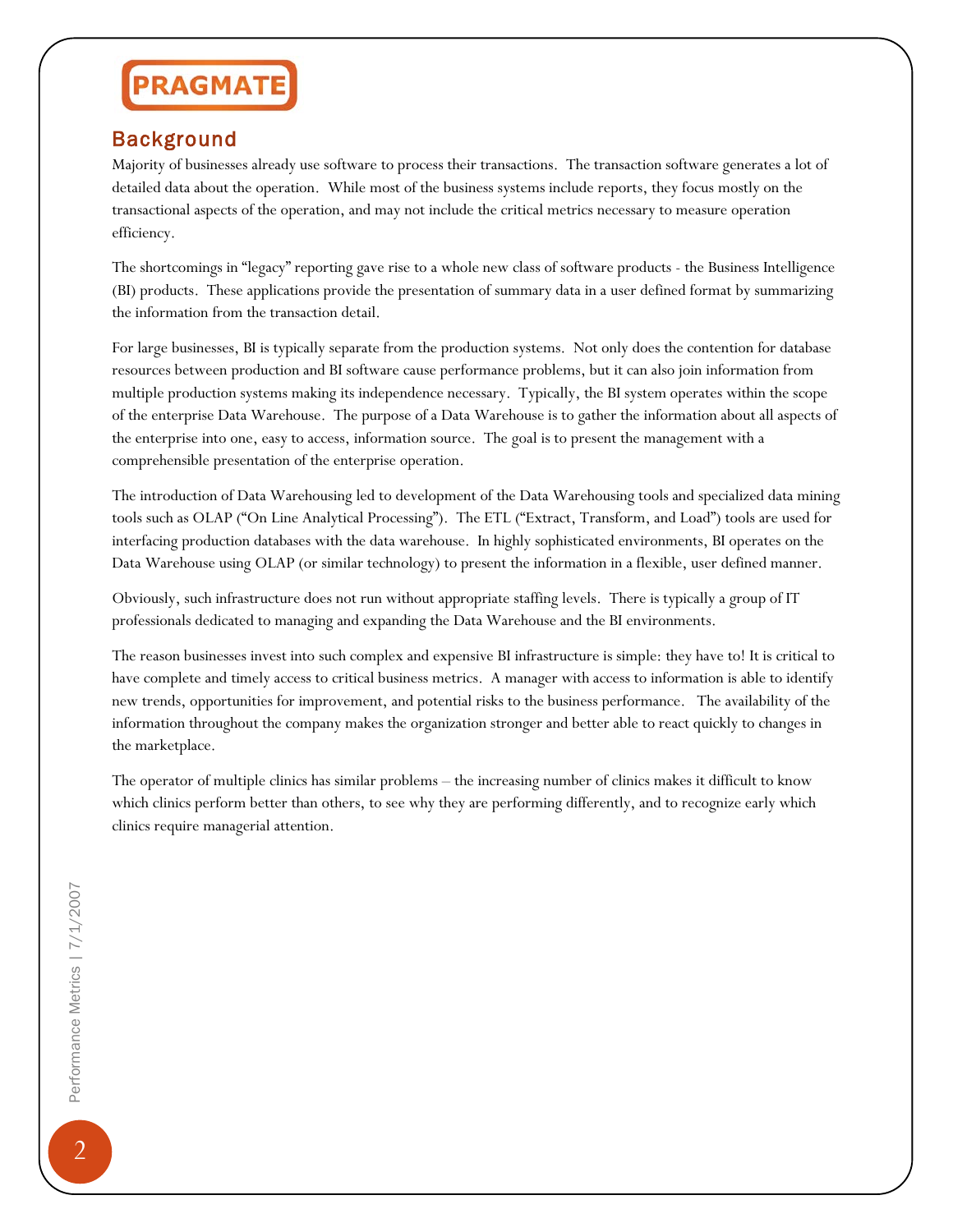### Solution

The key to implementing a successful BI solution is a valid project and sound methodology. There are three elements of a successful BI (Business Intelligence) solution.

- 1. The management must identify the process metrics.
- 2. The technology team must define the best presentation format.
- 3. The appropriate technology must be selected, procured, and implemented.

Most importantly, the knowledge of a metric is worthless unless it is used to improve the operation. The focus must be on metrics that can best respond to management action.

### Process Criteria

Some metrics are shared among all industries and some are industry specific. The purpose of the metrics is to quantify the performance in the most effective way for the industry. The "Six Sigma DMAIC" (Define, Measure, Analyze, Implement, and Control) helps in establishing the optimal set of metrics.

Management must define the process metrics and then measure it to understand its behavior. The best approach is to start with questions:

- **Is the clinic profitable?** The clinic profitability is easy to determine: the clinic is profitable when revenues exceed costs. The costs of clinic operation are relatively static – they do not vary substantially with the revenue. The revenues are the product of the number of clinics and the average per visit charge. The average charge is relatively stable. Therefore, the most important determinant of the clinic profitability is the number of patient visits.
- **How does the clinic perform compared to others?** Each clinic operates in somewhat different environment. It may be open for different hours, have more staff, and may be open for a different period of time (maturity). If the PPH (Patient Per Hour) trends upwards with the maturity level (number of months at the same location), then it is possible to determine the break-even point (PPH at which the revenues equal expenses for the clinic). If the break-even point is too far in the future, or the trend is downward, management action is required.
- **Can we project performance into the future?** The number of visits in a retail clinic follows a daily, weekly, and annual cycle. For example, the number of visits on Mondays will be different than the number of visits on Wednesdays. The ability to recognize these patterns provide the operator with the ability to plan the staffing accordingly.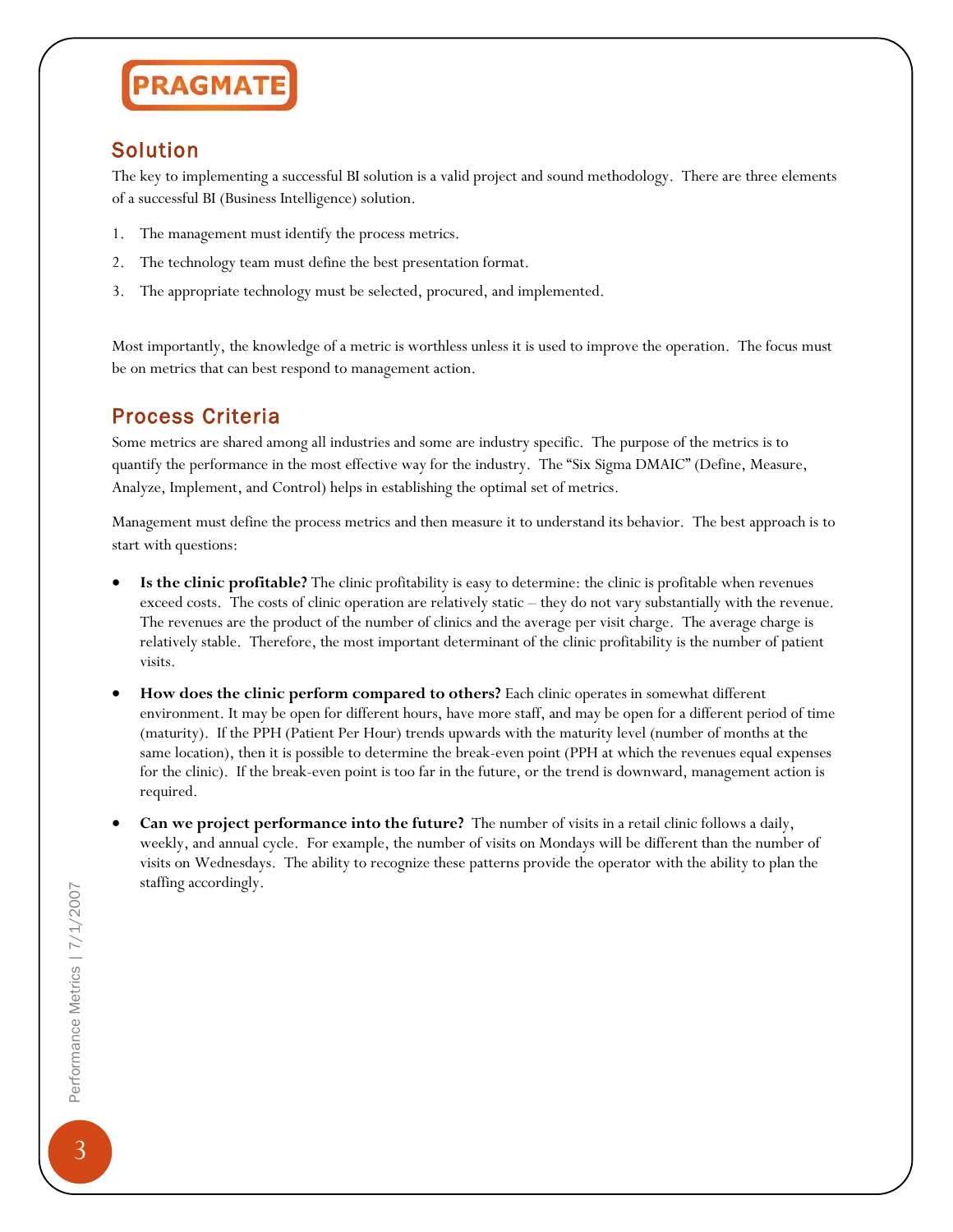### Process Metrics

To properly answer the questions posed earlier, we need to understand basic profit parameters. The profit of a clinic depends on the number of visits, average revenue per visit, and costs.

 $P = (V * R) - C$ 

This formula defines profitability for a given period of time.

 $P =$  Amount of profit during the period

 $V =$  Number of Visits during the period

 $R$  = Revenue per Visit during the period

 $C = \text{Costs}$  during the period

The computation of profit is traditionally done on a monthly basis. In retailing, however, daily reconciliation is more common. Management can use the daily information to identify immediate trends and to act upon the knowledge much quicker.

#### Revenue per Visit

Average visit revenue is determined by dividing total revenues by number of visits within certain timeframe. The operators can improve this number by focusing on proper coding practices. The variances introduced by inconsistent coding may be 10% - 15%. This is a respectable amount of money especially for operations with large number of visits. However, management is limited in its ability to substantially affect the amount of charge per visit by scope of services and by medical necessity limitations.

#### Costs

Costs of the clinic operation include payroll, fixed costs of operating the clinic, and variable costs for supplies and medicines. Payroll is the largest segment of the operating costs. It is also a cost that is determined by the external factors such as the region of the country and relative availability of qualified personnel. The fixed and variable costs are relatively smaller, and with some exceptions do not vary much with revenue.

#### Number of Visits

The number of visits is the most critical element. It depends on the maturity of the clinic and the cyclicality of the patient visits. Management efforts must focus on maximizing the number of visits. The Convenient Care Clinic is a business that works on volume. Management can increase the number of visits by skillful marketing, offering best selection of services, and ensuring that each customer leaves satisfied.

#### Patients per Hour (PPH)

This is a computed parameter that associates the revenue parameter (visits) with a cost parameter (hours). PPH is a scalable measure of clinic performance. For example: By adding clinics, the number of visits increases, but PPH may decrease. Management based on PPH tracking has the best chance to succeed.

### Summary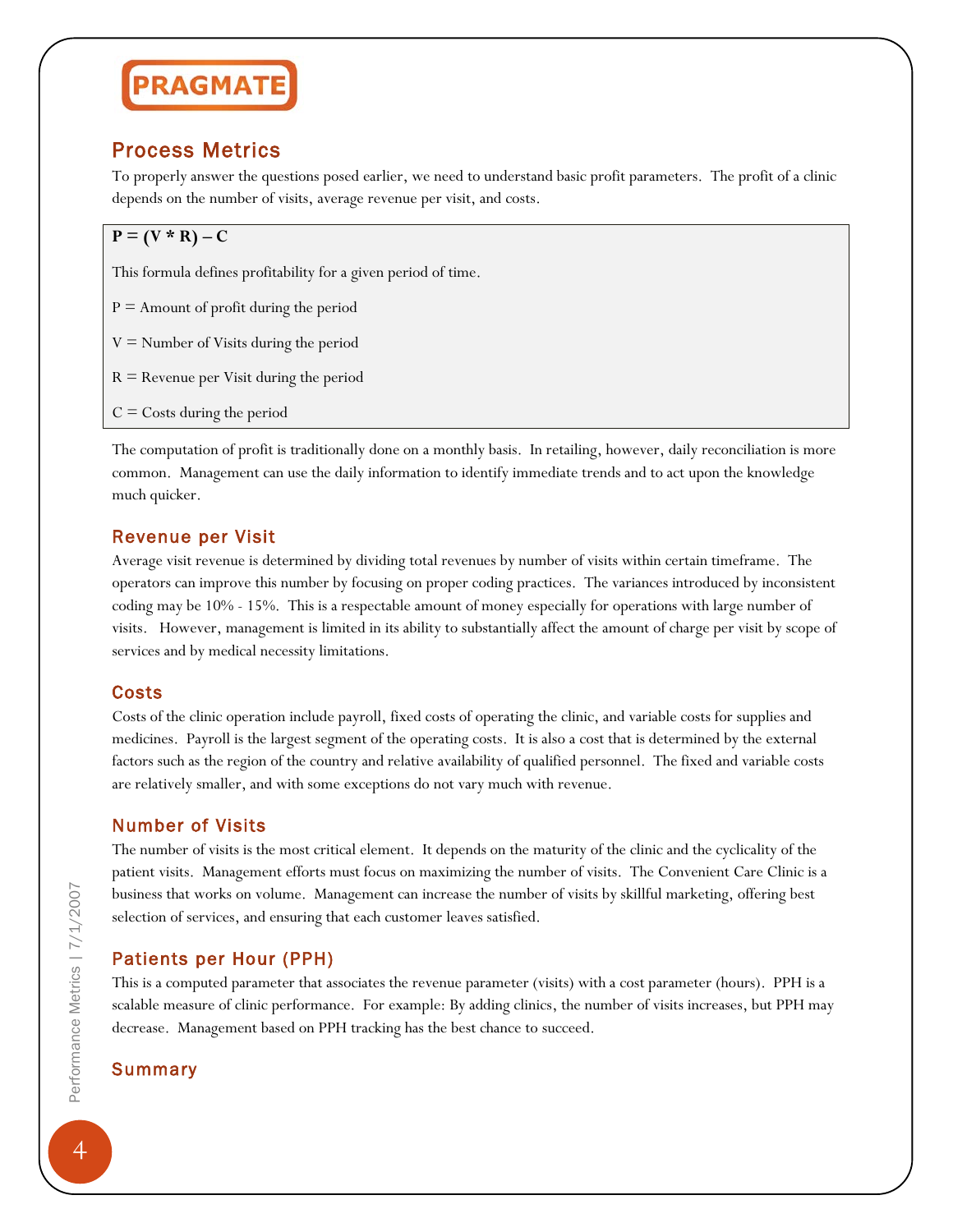Management needs to focus on the parameter that has the greatest impact on revenue. In the Convenient Care Clinics it is the PPH. The BI solution with most potential will focus on PPH.

#### Presentation of Metrics

Graphic presentation of complex data is sometimes the only way to see the proper relationships. The examples from the PRAGMATE product PE-1 show information graphically.



**For example:** the picture above shows the distribution of the visit counts over the days and hours of operation within the weekly cycle. Using this information, the operator can see where the utilization peaks and where it ebbs.



Performance Metrics | 7/1/2007 Performance Metrics | 7/1/2007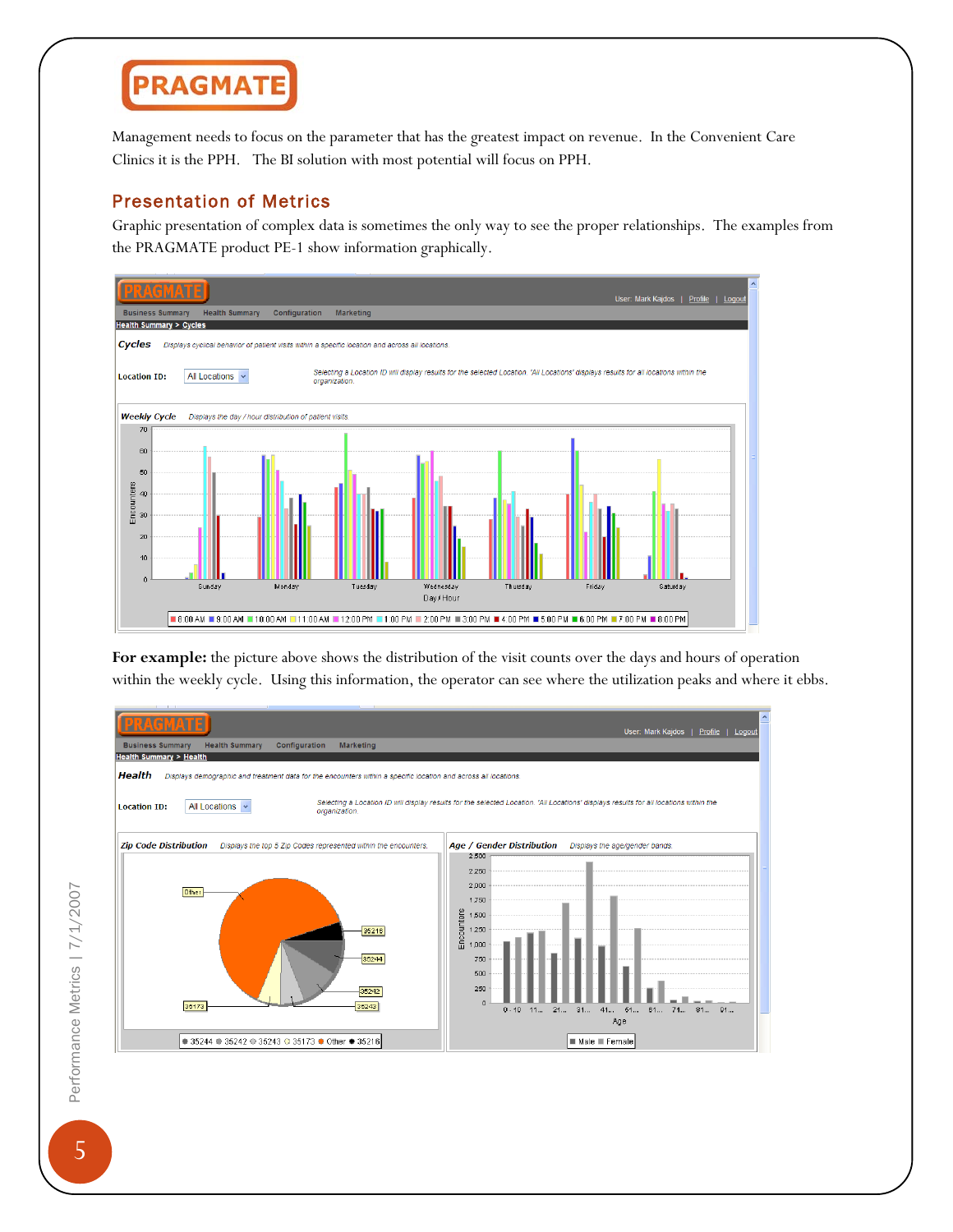From the shape of the histograms, the operator may determine that late or early hours need more promotion. The picture above compares two important statistics about the patient population – where they come from and what is their age / sex distribution. This information is important for both service offering and for marketing.

Note: The images show the PE-1 presentation. For more information, visit [www.pragmate.com.](http://www.pragmate.com/)

#### Process of Delivery

Once the metrics are identified, the technology team must define the best approach and form for delivering it. Simple manual reporting may be sufficient for a small number of clinics. As the clinic number increases, so does the requisite sophistication of solutions.

#### Legacy Reporting

The information may be available in the form of standard reports generated from your transaction application. It may be viewed either in a static report format, or extracted and used in the spreadsheets. If the information is sufficient and comprehensive enough, this is the most economical solution. However, it is uncommon to find the appropriate metrics in legacy reports.

#### Spreadsheets

The information may be also gathered and presented using a spreadsheet. The spreadsheet uses the information that is entered either manually or loaded from database, and presents the results either in the form of a pivot table or in the form of a chart. This approach is quick to implement and easy to change. At the same time, it is labor intensive, and it is not very stable (especially when the data increases in volume). At least one person in the organization must be heavily involved in the maintenance and development of this approach.

#### BI Applications

The information may be gathered using a full-feature Business Intelligence application. This solution offers greater stability (it is able to handle large amounts of data), and it can be constructed to provide great flexibility in the presentation. It typically requires a team of trained individuals who understand the technical details of the BI application and is quite expensive both in terms of acquisition cost and in cost of ownership. In addition, since the general purpose BI application must support many requirements, it does not always produce the most efficient solution to the specific problem. BI's resource requirements may be quite high. This is a flexible, richly featured, and expensive approach.

### Specialized BI

This approach uses the BI solution that is specifically designed for the industry. This solution not only includes the industry specific metrics, it also provides the presentation of data in industry specific format. This technology does not require the user to endure an extensive design and implementation process. It does not need any staff to support, and its cost of ownership is lower than others. This approach may have slightly less flexibility, but it is highly effective with substantially lower cost of ownership.

The distributed nature of the Convenient Care Clinic business model places a high value on the ability to access the information over the internet. BI applications, both general and specialized, operate on the web and have excellent ease of access and high level of security.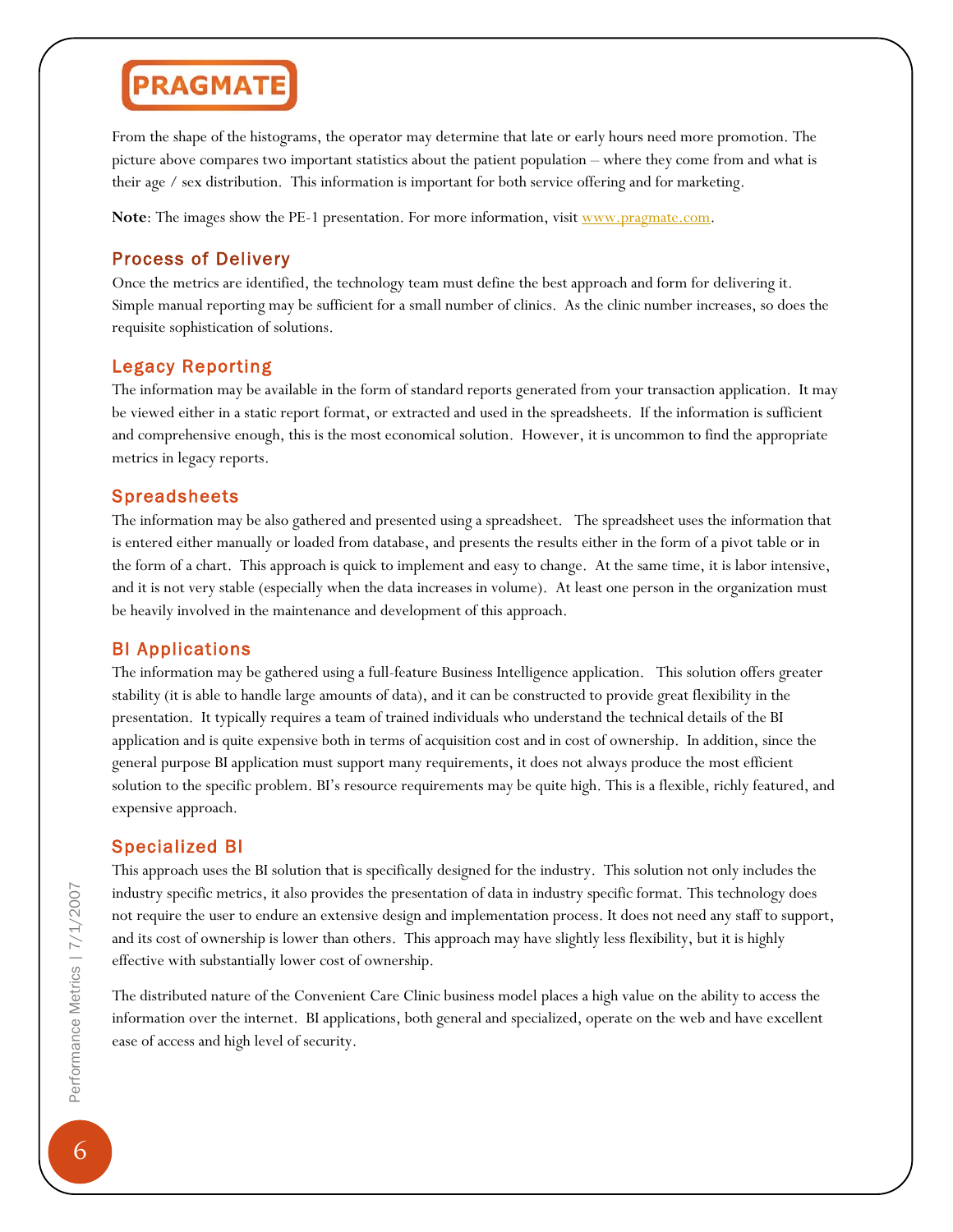#### Selection of Technology

Operators of retail clinics will obviously choose solutions that deliver the most results for the least cost of ownership. The solutions range from legacy reporting to full scale BI solution – each has its advantages and disadvantages.

Selection criteria need to include:

- **Acquisition cost for hardware and software:** Cost of acquisition will be most significant for the full BI solutions that typically require dedicated server and server software. Cost will be minimal for legacy reporting and spreadsheets.
- **Implementation costs for design and initial implementation**: This will be substantial for BI solution and spreadsheet solution as these include the definition of metrics, design of presentation, and other labor intensive activities.
- **Support and maintenance costs:** These costs include the software support and the costs of the internal support staff. Sophisticated BI systems require trained staff to support internally or trained consultants to provide support for the platform. Training of the internal staff may be quite expensive.

The choice of technology platform (operating system, hardware, connectivity, etc.) will be influenced by the choice of delivery described earlier in this document.

- **Legacy Style Reporting:** In this case the choice of technology is clear the vendor of the transaction system will determine the technological platform.
- **Spreadsheets:** In this case there is no real technology question as the spreadsheet solution runs on any PC that can connect to the data source.
- **BI Applications:** The BI implementation typically requires dedicated reporting server. The most important consideration is that the sophistication and flexibility translates into lower efficiency. The BI applications tend to be resource intensive, and they require a lot of computing power (and expense).
- **Specialized BI:** The specialized BI application does not require additional technology to operate as its "impact" on the production database is minimal primarily because it uses a separate, specialized "data warehouse".

The key consideration in choosing the technology is the Cost of Ownership. More complex solutions will always lead to more costs both for acquisition and for operation. Keeping it simple means saving money!